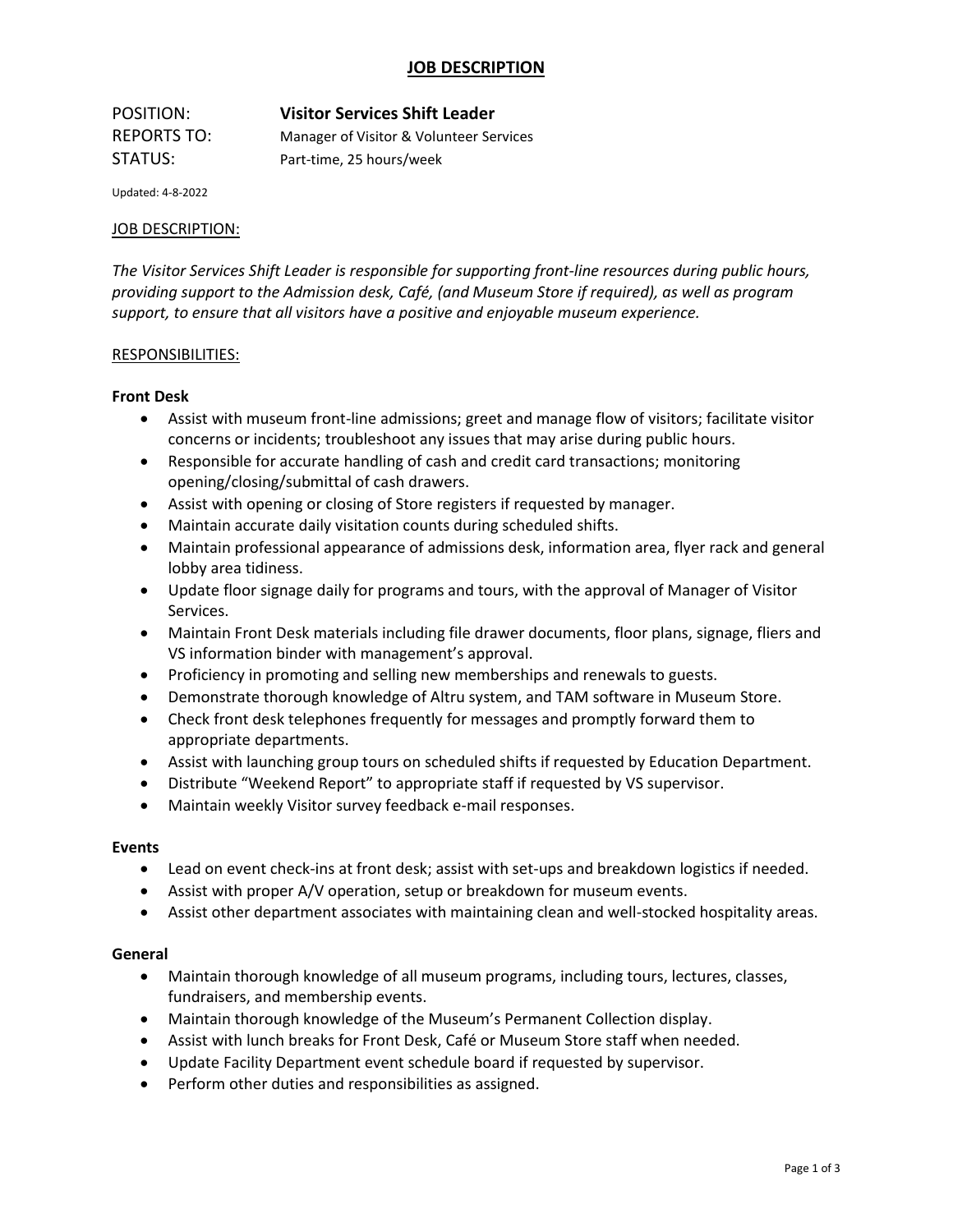## **JOB DESCRIPTION**

POSITION: **Visitor Services Shift Leader** REPORTS TO: Manager of Visitor & Volunteer Services STATUS: Part-time, 25 hours/week

Updated: 4-8-2022

### QUALIFICATIONS

- Previous proficiency in Altru CRM system is preferred.
- 1 year of relevant work experience in front-of-house admissions is required.
- Excellent interpersonal and communications skills, and the ability to work with the public in a diverse, customer service-oriented environment. This is a public-facing position that requires a high degree of patience, a focus on problem solving, and the ability to maintain a calm exterior during periods of high-volume, or high-stress events.
- Proven ability to work comfortably and efficiently with computers, cash registers and other electronic equipment.
- Accurate and responsible handling of cash, change, credit cards and other financial transactions at POS workstations.
- Positive and enthusiastic participation in all front-end operations.
- Schedule flexibility and a part-time commitment of 22-25 hours per week; Sundays are required. Special events may be assigned by management.
- Regular and consistent attendance and punctuality.
- Must adhere to the Covid-19 compliance, guidelines, and safe practices as outlined by the NBMAA Employee Handbook.

### PHYSICAL REQUIREMENTS

- Ability to move quickly, and to sit, stand or walk for duration of shift and to bend, reach, kneel and twist and move about in tight spaces, between objects, equipment and furniture and to communicate clearly and precisely.
- Must be able to lift, push and pull up to 20 pounds, and to continuously perform such manipulative tasks as keying information into computer systems.

Interested applicants should submit a cover letter, and current CV or resume, to [HR@nbmaa.org.](mailto:HR@nbmaa.org) The NBMAA is an equal opportunity employer and all qualified applicants will receive consideration for employment without regard to race, religion, color, national origin, sex, sexual orientation, gender identity, age, status as a protected veteran, or status as a qualified individual with a disability. The NBMAA welcomes individuals with diverse backgrounds, experiences, and ideas who embrace and value diversity and inclusivity.